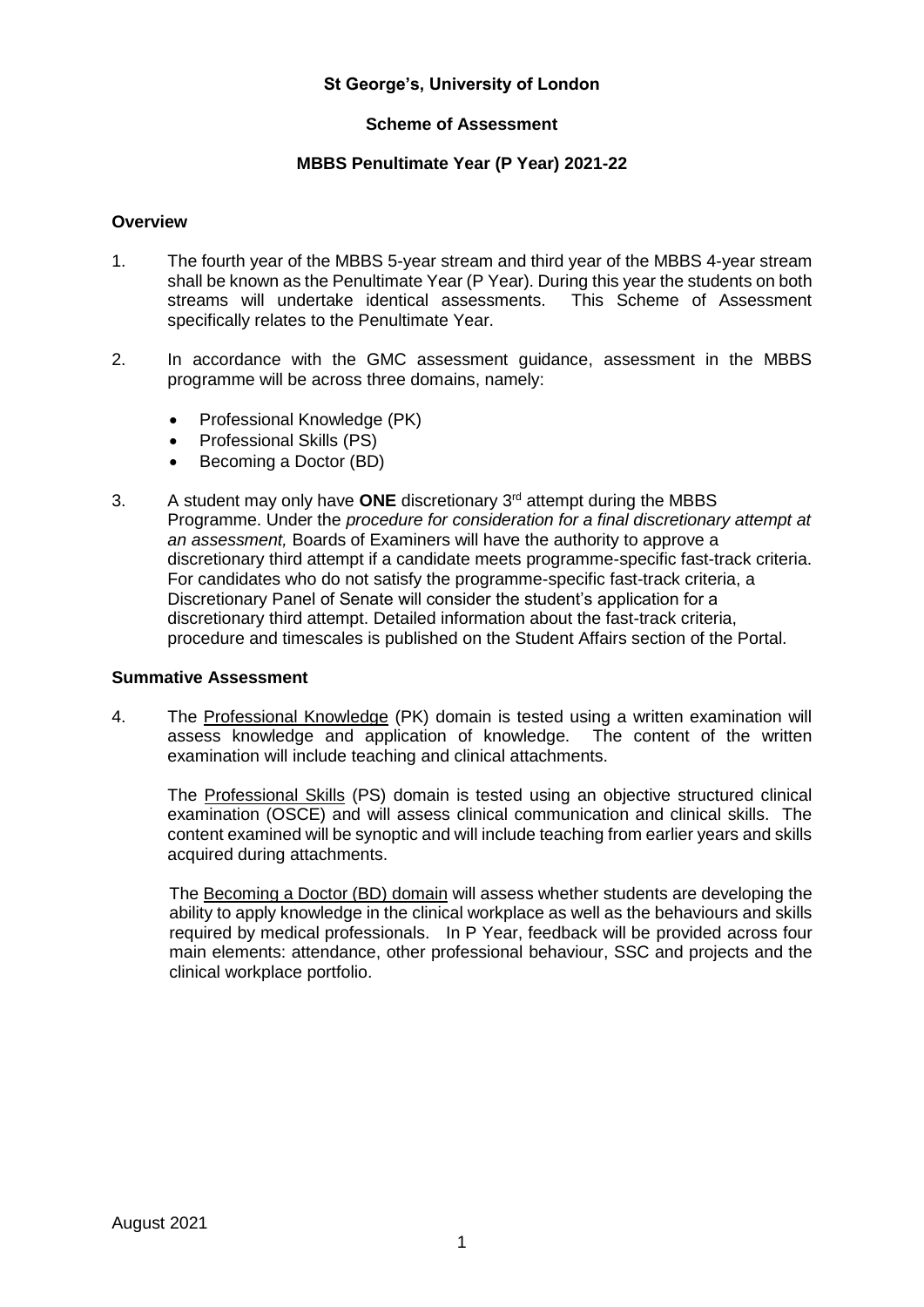# **The Professional Knowledge domain (written examination)**

- 5. The written examination will normally consist of SBAs and will comprise of no less than 120 items. Other question types (e.g SAQs) may be used if deemed appropriate.
- 6. The length and format of the written examination will be announced in advance of the assessment by the Year/Domain Lead. In addition, the Year/Domain Lead will provide information about computer-marked versus free-text question styles.

# **Written Examination Marking Arrangements and Standard Setting**

- 7. The pass standard for the written examination shall be determined using standard setting (using recognised methods) and the percentage value shall be rounded to one decimal place. This will normally be determined by the Angoff method. (see paragraph 8)
- 8. In regard to the standard setting method referred to in the above paragraph, it may not be statistically reliable to choose the method listed, given the variables (eg cohort size) of the particular assessment in question. In these cases an alternative, recognised, method would be selected to suit the variables of the assessment.
- 9. Marks for candidates shall be rounded to one decimal place when being compared with the pass mark (e.g. 51.15 will be rounded up to 51.2 and 51.14 will be rounded down to 51.1).

# **Written Examination Progression Requirements**

- 10. Candidates *at the end of the written examination* will be graded one of the following categories:
	- **A (Acceptable):** competent the numerical passmark or above
	- **C (Cause for Concern):** not yet competent up to and including 2 Standard Errors of Measurement below the numerical passmark
	- **U (Unacceptable):** poor more than 2 Standard Errors of Measurement below the numerical passmark
- 11. A candidate, whose grade in the written examination is **Acceptable** shall have passed the Penultimate Year and may proceed to the Final Year of the MBBS programme, provided that they also meet the requirements of paragraphs 26 and 38.
- 12. A candidate, whose grade in the written examination is **Cause for Concern** may choose to repeat the Penultimate Year or may opt to enter the re-sit written examination.
- 13. A candidate, whose grade in the written examination is **Unacceptable** will be required to forego the re-sit examination and repeat the Penultimate Year; completing all domains of assessment, regardless of whether they have passed the domain in a previous academic year.

## **Written Re-sit Examination**

- 14. The written re-sit examination will normally take place within one month of publication of results.
- 15. A candidate, whose grade in the written re-sit examination is **Acceptable** shall have passed the Penultimate Year and may proceed to the Final Year of the MBBS programme, provided that they also meet the requirements of paragraphs 26 and 38.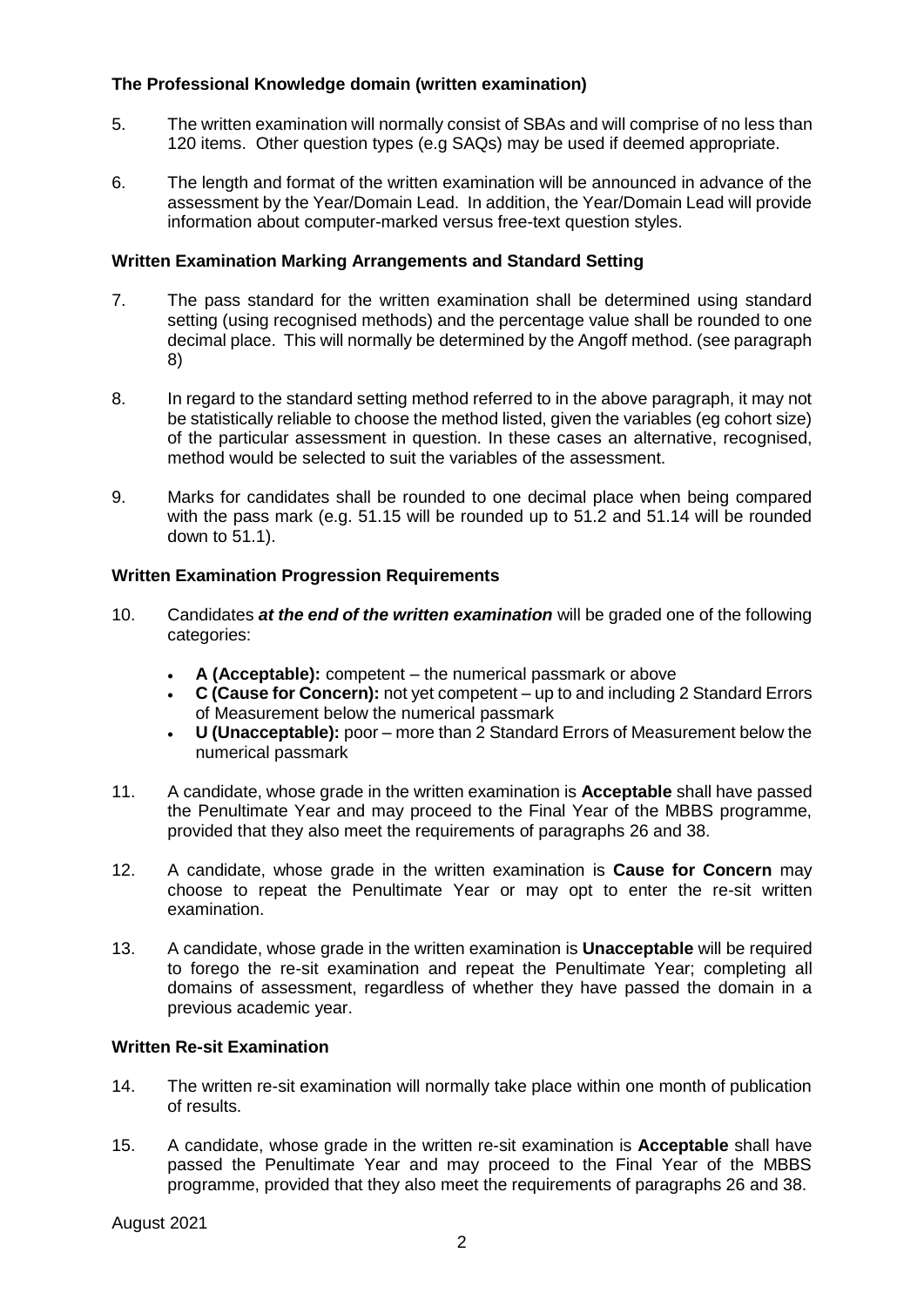- 16. A candidate whose grade at the written re-sit examination is **Cause for Concern** or **Unacceptable** is deemed to have failed the domain and therefore the programme. Such students may be eligible for a 3<sup>rd</sup> discretionary attempt, in accordance with the *procedure for consideration for a final discretionary attempt at an assessment* (see paragraph 3).
- 17. Candidates granted a final 3<sup>rd</sup> attempt will be required to repeat the Penultimate Year and sit all domains of assessment, regardless of whether they have passed the domain in a previous academic year.

# **The Professional Skills domain (OSCE)**

- 18. The OSCE will normally comprise of no less than 14 stations. Each station will be between 5 and 15 minutes in duration but in total will normally summate to no less than 120 minutes testing time.
- 19. The length and number of stations will be announced in advance of the assessment by the Year/Domain Lead.

## **OSCE marking arrangements and standard setting**

- 20. The pass mark for the OSCE shall be determined using standard setting (using recognised methods). The pass standard will normally be determined by the borderline regression method (see paragraph 21).
- 21. In regard to the standard setting method referred to in the above paragraph, it may not be statistically reliable to choose the method listed, given the variables (eg cohort size) of the particular assessment in question. In these cases an alternative, recognised, method would be selected to suit the variables of the assessment.
- 22. The resulting pass mark for each station (out of 100) will be rounded to one decimal place. These marks will be added together and converted to a percentage to give the overall numerical passmark for the OSCE, which is then calculated to one decimal place.
- 23. Candidates will be given a mark out of 100 for each station, calculated to one decimal place. These marks will be added together and converted to a percentage to give the overall numerical mark for the OSCE, which is then calculated to one decimal place.
- 24. In order to attain the pass standard, candidates are required to achieve the numerical passmark for the examination **and** pass at least 65% of stations (rounded to the nearest whole number). For example, for a 14 station OSCE, students must pass at least 9 (rounded from 9.33) stations. Numbers needed to pass will be rounded down to the nearest integer e.g. 9 from a range 9.0-9.49 and up to the nearest integer e.g. 10 from 9.5-9.99.

## **OSCE Progression Requirements**

- 25. Candidates *at the end of the OSCE* will be graded one of the following categories:
	- **A (Acceptable):** competent the numerical passmark or above **and** pass at least 65% of stations
	- **C (Cause for Concern):** not yet competent up to and including 2 Standard Errors of Measurement below the numerical passmark **or** fail between 35% and 50% of stations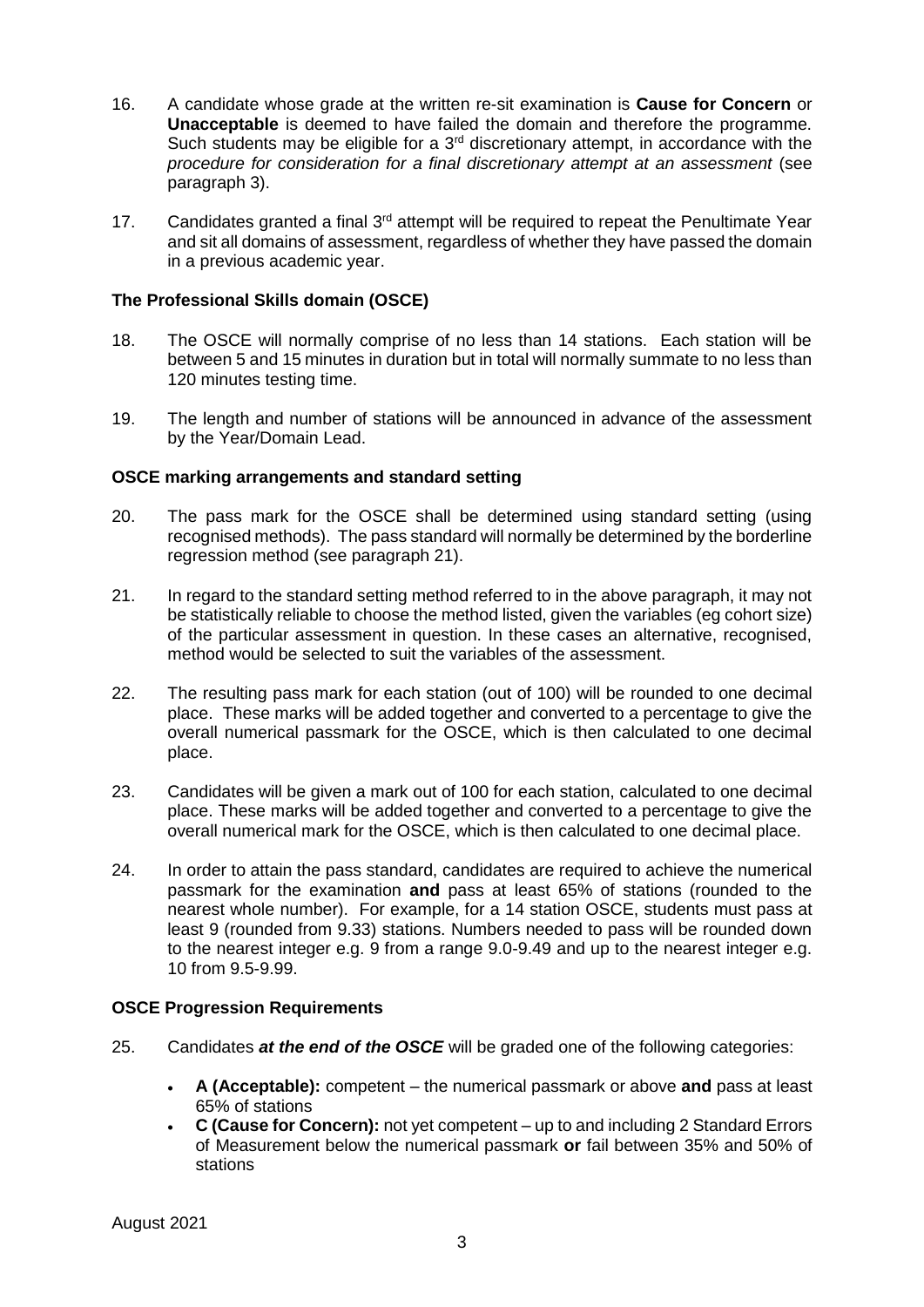- **U (Unacceptable):** poor more than 2 Standard Errors of Measurement below the numerical passmark **and/or** fail more than 50% of stations
- 26. A candidate, whose grade in the OSCE is **Acceptable** shall have passed the Penultimate Year and may proceed to the Final Year of the MBBS programme, provided that they also meet the requirements of paragraphs 11 and 38.
- 27. A candidate, whose grade in the OSCE is **Cause for Concern** may choose to repeat the Penultimate Year or may opt to enter the OSCE re-sit examination.
- 28. A candidate, whose grade in the OSCE is **Unacceptable** will be required to forego the re-sit examination and repeat the Penultimate Year; completing all domains of assessment, regardless of whether they have passed the domain in a previous academic year.

#### **OSCE Re-sit Examination**

- 29. The re-sit examination for the OSCE will normally take place within one month of publication of results.
- 30. A candidate, whose grade in the OSCE re-sit is **Acceptable** shall have passed the Penultimate Year and may proceed to the Final Year of the MBBS programme, provided that they also meet the requirements of paragraphs 11 and 38.
- 31. A candidate, whose grade at the OSCE re-sit is **Cause for Concern** or **Unacceptable** is deemed to have failed the domain and therefore the programme. Such students may be eligible for a 3rd discretionary attempt, in accordance with the *procedure for consideration for a final discretionary attempt at an assessment* (see paragraph 3).
- 32. Candidates granted a final 3rd attempt will be required to repeat the Penultimate Year and complete all domains of assessment, regardless of whether they have passed the domain in a previous academic year.

## **Becoming a Doctor (BD)**

- 33. Candidates will be considered across four main elements: SSC and projects in the form of SSC-T, attendance, other professional behaviour and the clinical workplace portfolio. Attendance, including mandatory personal tutor meetings, other professional behaviour and the clinical workplace portfolio are assessed during the attachments in P Year.
- 34. Individual requirements for each element will be published in advance by the Year/Domain Lead.

## **Becoming a Doctor (BD) Marking Arrangements and Standard Setting**

- 35. The assessments within this domain will be assessed by the relevant Educational Supervisor.
- 36. Students will have 3 submissions at 1<sup>st</sup> attempt for the SSC-T. Students who fail the SSC-T at 1<sup>st</sup> attempt will undertake the 2<sup>nd</sup> attempt during P-Year, before the P-Year re-sit board of examiners. Non-submissions are awarded a mark of zero and constitute a submission attempt.
- 37. The Becoming a Doctor Progress Meeting will meet twice yearly to discuss students displaying poor professional behaviour (including attendance) or poor performance in relation to other aspects of the domain such as completion of workplace assessments.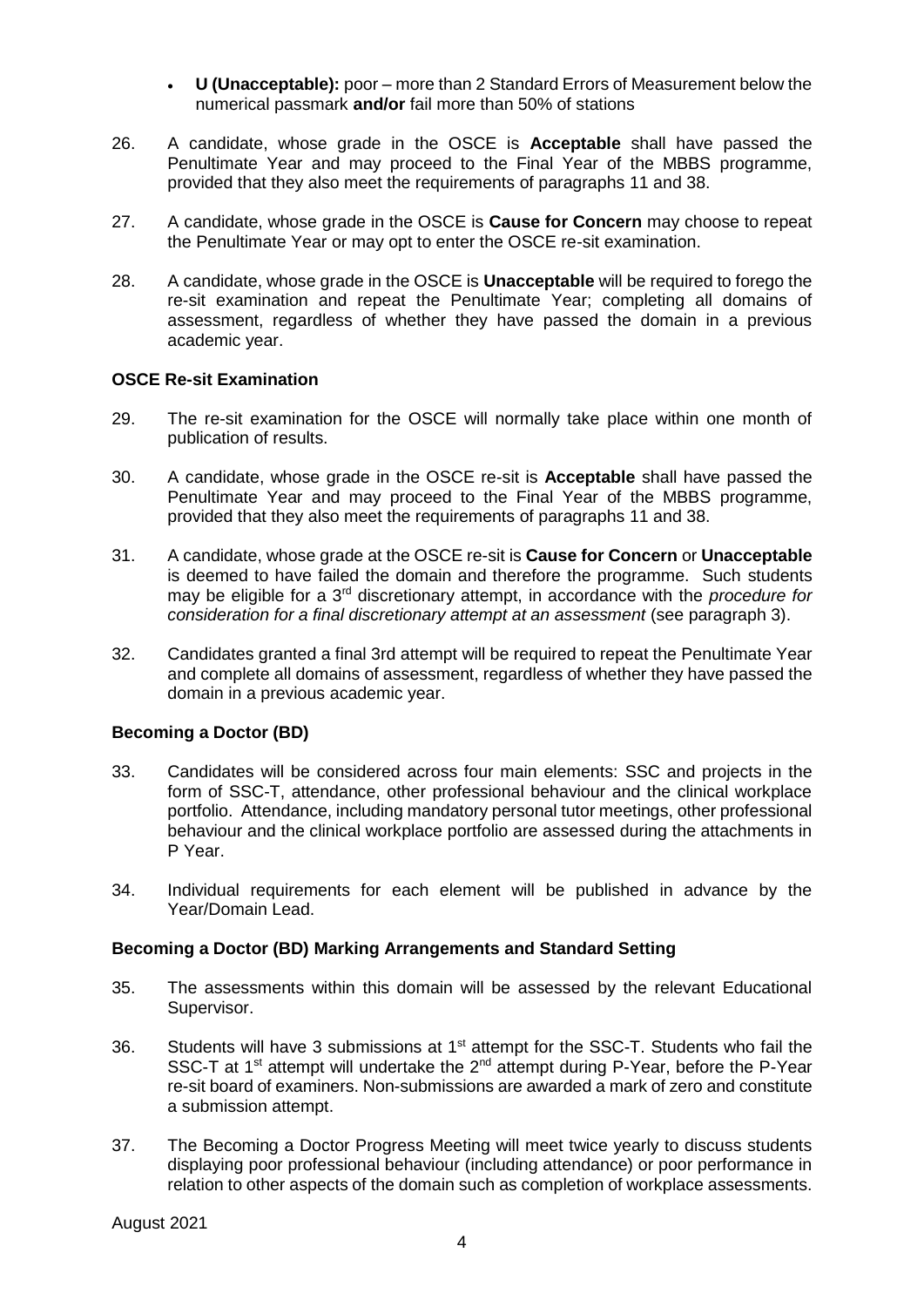The Becoming a Doctor Grading Committee will report to the Board of Examiners any unsatisfactory performance within the domain via the allocation of a grade for 'other professional behaviour', and subsequently an overall grade for the domain, for all students. The Becoming a Doctor Grading Committee will automatically consider all students progressing to P year with an overall grade of Borderline from T year. The Becoming a Doctor Progress Meeting may consider any evidence assimilated from the point of entry to the MBBS programme.

## **Becoming a Doctor (BD) Progression Requirements**

- 38. Candidates *at the end of the Becoming a Doctor (BD)* domain will be graded as one of the following:
	- **A (Acceptable)**
	- **B (Borderline)**
	- **C (Cause for concern)**
	- **U (Unacceptable)**

| <b>Attendance</b><br><b>Element</b>                                                                                     | <b>Other Professional</b><br><b>Behaviours Element</b> | <b>Clinical Workplace</b><br><b>Portfolio Element</b> | <b>SSC and Projects</b><br><b>Element</b> | <b>Overall P Year BD Grade</b> |
|-------------------------------------------------------------------------------------------------------------------------|--------------------------------------------------------|-------------------------------------------------------|-------------------------------------------|--------------------------------|
| <b>ACU</b>                                                                                                              | ACU                                                    | ACU                                                   | EAU                                       | Available grades               |
| A                                                                                                                       | A                                                      | A                                                     | F                                         | A                              |
| A                                                                                                                       | $\overline{A}$                                         | A                                                     | A                                         | $\overline{A}$                 |
| Α                                                                                                                       | C                                                      | A                                                     | A                                         | $B/A$ *                        |
| Ċ                                                                                                                       | $\overline{A}$                                         | $\overline{A}$                                        | A                                         | C                              |
| A                                                                                                                       | A                                                      | C                                                     | A                                         | C                              |
| A                                                                                                                       | C                                                      | C                                                     | A                                         | C                              |
| C                                                                                                                       | C                                                      | A                                                     | A                                         | С                              |
| C                                                                                                                       | $\overline{A}$                                         | C                                                     | $\overline{A}$                            | C                              |
| A                                                                                                                       | A                                                      | A                                                     | U                                         | C                              |
| A                                                                                                                       | C                                                      | C                                                     | U                                         | C                              |
| C                                                                                                                       | C                                                      | A                                                     | U                                         | C                              |
| Ċ                                                                                                                       | A                                                      | C                                                     | U                                         | C                              |
| A                                                                                                                       | C                                                      | A                                                     | U                                         | C                              |
| C                                                                                                                       | A                                                      | A                                                     | U                                         | C                              |
| A                                                                                                                       | A                                                      | С                                                     | U                                         | С                              |
| C                                                                                                                       | C                                                      | C                                                     | $\overline{A}$                            | C                              |
| Any U in attendance, other professional behaviours or clinical workplace portfolio will result in an overall grade of U |                                                        |                                                       |                                           |                                |
| U                                                                                                                       | A                                                      | A                                                     | A                                         | U                              |
| A                                                                                                                       | U                                                      | $\overline{A}$                                        | A                                         | U                              |
| A                                                                                                                       | A                                                      | U                                                     | A                                         | U                              |

\*Final grade to be determined by the Professionalism grading committee.

- 39. A candidate, whose grade in the Becoming a Doctor domain is **Acceptable or Borderline** (at the first attempt only) at the end of the year (see final column in table above) shall have passed the Penultimate Year and may proceed to the Final Year of the MBBS programme, provided that they also meet the requirements of paragraphs 11 and 26 and have not previously received a grade of **Borderline.** Candidates may only receive one Borderline grade during the MBBS programme.
- 40. A candidate, whose grade in the Becoming a Doctor domain is **Borderline** at the end of the year (see final column in table above) will be automatically considered at the Grading Committee at the end of F year.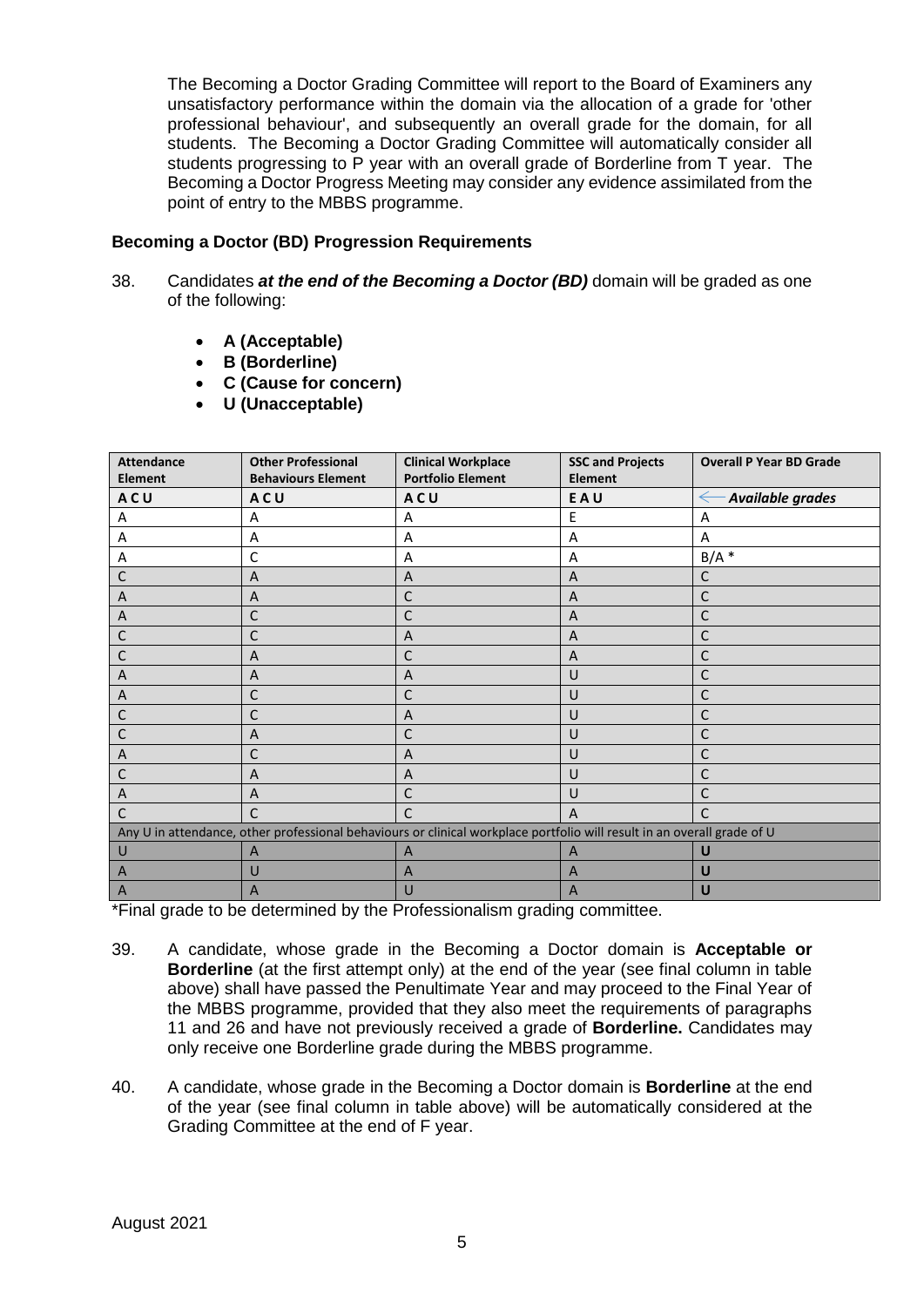- 41. A candidate, whose grade in the Becoming a Doctor domain is **Cause for Concern** at the end of the year (see final column in table above) may choose to repeat the Penultimate Year or may opt to enter the re-sit period.
- 42. A candidate, whose grade in the Becoming a Doctor domain is **Unacceptable or Borderline,** having previously been awarded a Borderline in T year will be required to repeat the Penultimate Year; completing all domains of assessment, regardless of whether they have passed the domain in a previous academic year.

#### **The Becoming a Doctor Re-sit Period**

- 43. The re-sit period for the Becoming a Doctor domain will normally take place within one month of publication of results (see paragraph 56).
- 44. The requirements for the re-sit period (e.g. clinical attachment, attendance) will be determined on a case by case basis, by the Academic Year Lead and the Becoming a Doctor Domain Lead or their nominee(s).
- 45. Candidates who are required to re-sit the domain will have their grade capped at **Borderline**.
- 46. A candidate, whose grade in the Becoming a Doctor re-sit period is **Borderline** shall have passed the Penultimate Year and may proceed to the Final Year of the MBBS programme, provided that they also meet the requirements of paragraphs 11 and 26 and have not previously received a grade of Borderline.
- 47. A candidate, whose grade in the Becoming a Doctor re-sit period is **Cause for Concern or Unacceptable** is deemed to have failed the domain and therefore the programme. Such students may be eligible for a  $3<sup>rd</sup>$  discretionary attempt, in accordance with the *procedure for consideration for a final discretionary attempt at an assessment* (see paragraph 3).
- 48. Candidates granted a final  $3<sup>rd</sup>$  attempt by the Discretionary Panel will be required to repeat the Penultimate Year and sit all domains of assessment, regardless of whether they have passed the domain in a previous academic year.

## **Transition from a previous Scheme of Assessment**

49. Students who first registered for the MBBS before October 2007 (for 5-year stream) and September 2008 (for the 4-year stream) but who took an Interruption of Study will be required to resume their studies by joining the new MBBS Programme, including its assessment and progression regulations.

# **Merits and Distinctions**

- 50. Candidates who *pass* the Final Year and are awarded the MBBS degree will be eligible to be considered for the award of a St George's Mark of Merit or a University Distinction, in the following four disciplines:
	- Medical Sciences (on the basis of performance in the Clinical Science year/s)
	- Clinical Science (on the basis of performance in the Transition Year)
	- Clinical Specialties (on the basis of performance in the Penultimate Year)
	- Clinical Practice (on the basis of performance in the Final Year)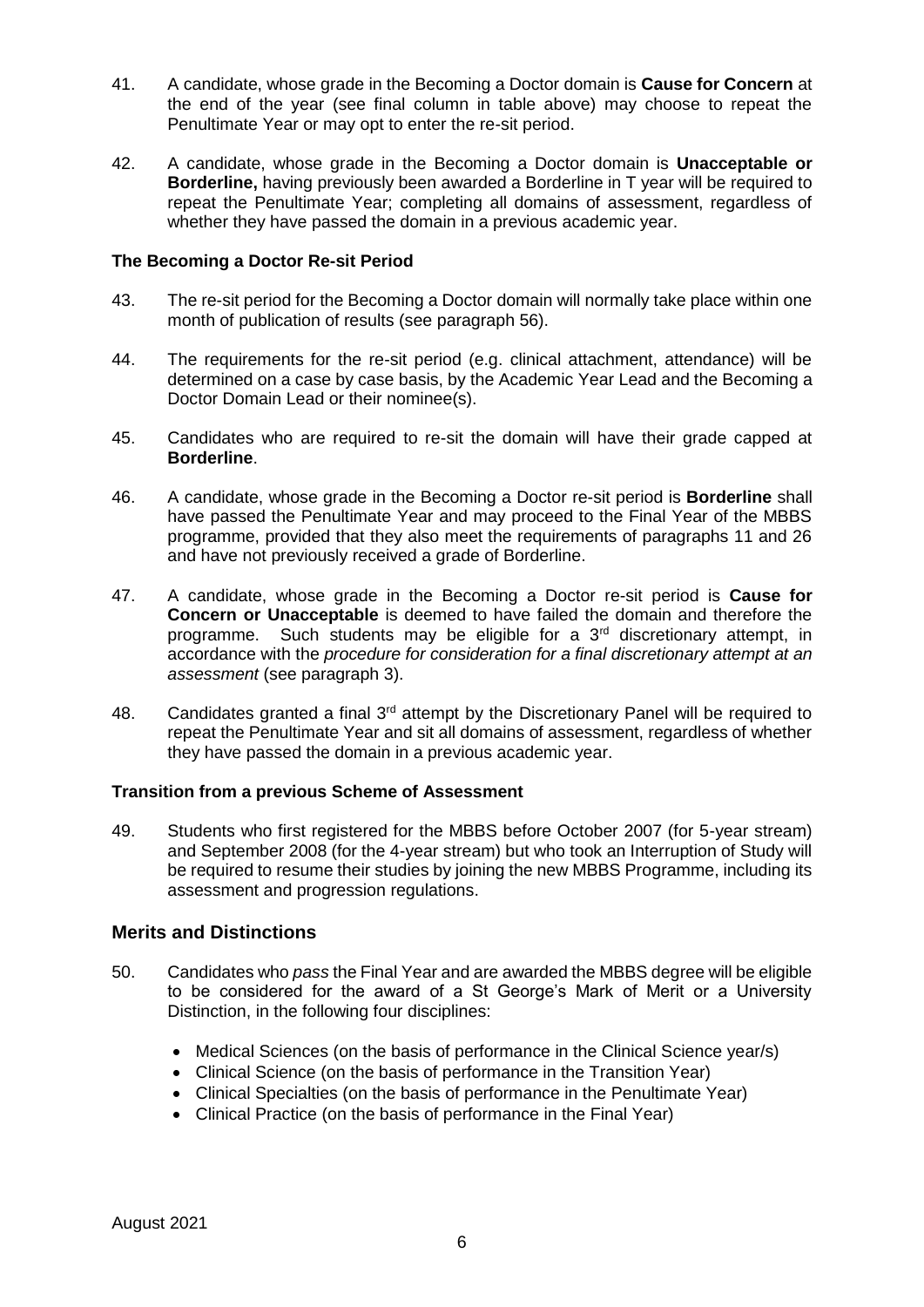A candidate awarded a Distinction in a discipline cannot also be awarded a Merit in that discipline. Merits and Distinctions are only awarded to those completing the degree.

51. For the sole purpose of calculating Merits and Distinctions, a final mark for the Penultimate Year shall be determined, using the weightings specified in the table below:

|                                     | P Year<br>(Clinical Specialties) |  |
|-------------------------------------|----------------------------------|--|
| Written examination percentage mark | 50                               |  |
| OSCE percentage mark                | 50                               |  |
| I TOTAL                             | 100                              |  |

- 52. A Distinction in Clinical Specialties will be awarded to candidates in the top 10%, ie. the 1st decile, of the cohort in the Penultimate Year. This will be based on the final weighted percentage mark, rounded to one decimal place (see paragraph 51. Candidates must pass at 1<sup>st</sup> attempt in order to be eligible for a distinction. Candidates must also achieve a grade of Acceptable in the Becoming a Doctor (BD) domain at first attempt.
- 53. A Merit in Clinical Specialties will be awarded to candidates in the 2<sup>nd</sup> decile of the cohort in the Penultimate Year. This will be based on the final weighted percentage mark rounded to one decimal place (see paragraph 51.) Candidates must pass at 1st attempt in order to be eligible for a merit. Candidates must also achieve a grade of Acceptable in the Becoming a Doctor domain at first attempt.
- 54. Candidates who defer entry to an examination and sit their first attempt with the re-sit cohort will be ranked alongside first attempt candidates from the main cohort and then awarded a Merit or Distinction according to where they rank with the main cohort (ie 1<sup>st</sup> or 2<sup>nd</sup> decile). A candidate who defers entry to an examination more than once, will be ranked alongside the most recent main cohort.

## **Deferred Entry Candidates**

55. Candidates who defer entry to one or more examinations due to approved mitigating circumstances will have their future examination arrangements considered on a caseby-case basis.

#### **Progression from the Penultimate Year to the Final Year following a repeat of the Penultimate Year**

- 56. A candidate repeating the year will be required to complete all assessment domains, regardless of whether they have passed the domain in a previous academic year.
- 57. Candidates repeating the Penultimate Year will be required to achieve a grade of **Acceptable** for the Becoming a Doctor domain.

#### 58. **Repeating the Penultimate Year as a 2nd Attempt**

58.1 A candidate, whose performance in all domains is **Acceptable** (refer to domain specific progression requirements) shall have passed the Penultimate Year and may proceed to the Final Year of the MBBS programme.

58.2 A candidate, whose performance in any one or more domains is **Cause for Concern or Unacceptable, or Borderline** in Becoming a Doctor (see domain specific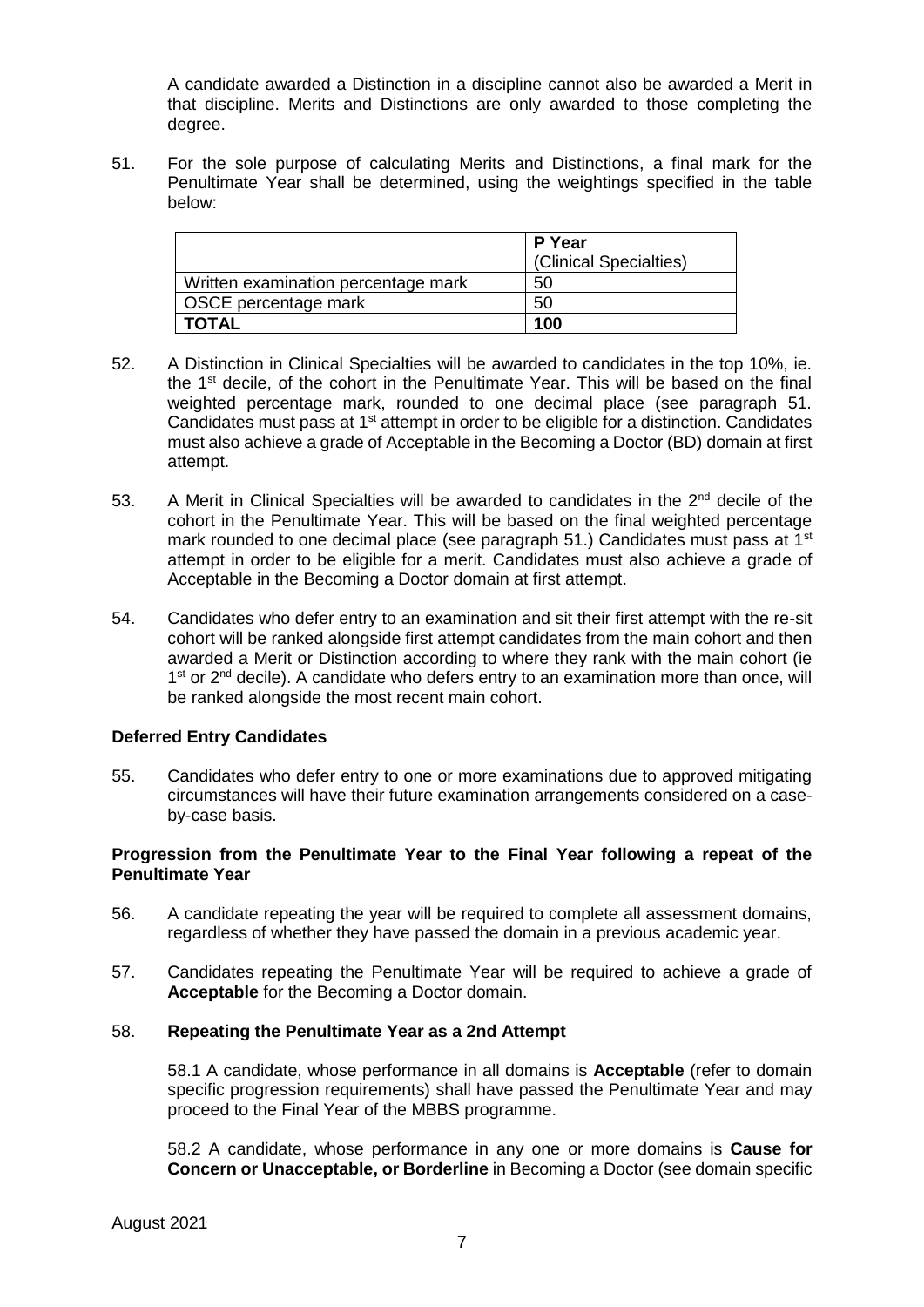progression requirements) is deemed to have failed the examination and therefore the programme. Such students shall be considered by the Discretionary Panel for a final attempt in accordance with the provisions of the General Regulations for Students and Programmes of Study (see paragraph 3).

#### 59. **Repeating the Penultimate Year as a 3rd Discretionary Attempt**

- 59.1 A candidate, whose performance in all domains is **Acceptable** (refer to domain specific progression requirements) shall have passed the Penultimate Year and may proceed to the Final Year of the MBBS programme.
- 59.2 A candidate, whose performance in any one or more domains is **Cause for Concern or Unacceptable or Borderline** in Becoming a Doctor (see domain specific progression requirements) is deemed to have failed the programme and will have their registration terminated.

#### **Students re-enrolling/re-joining a year of a programme following an approved period of absence OR students who are required/have elected to repeat a year**

- 60. Any candidate re-enrolling/re-joining a year of a programme following an approved absence (e.g. interruption of studies), will be examined in accordance with the scheme of assessment in place in the academic year in which the re-enrolment/re-joining takes place.
- 61. Any candidate required to repeat a year or any candidate who elected to repeat a year, will be examined in accordance with the scheme of assessment in place in the academic year in which the repeat year takes place.
- 62. Procedural workplace based assessments (DOPs) will have a valid life-span of 2 academic years from the Board of Examiner at which they were ratified (regardless of reason for interruption of studies) to protect against skill fade and changes to clinical practice – students who return from an approved period of absence where their most recent procedural assessments are more than 2 academic years from when they rejoin will be required to repeat all mandatory DOPs for the year of study in which they return.
- 63. Any candidate returning from an approved absence (e.g. interruption of studies) part way through an academic year will have their assessment requirements (i.e. the assessments in which they will be formatively and summatively examined) determined on a case-by-case basis by the academic decision of the Interruption of Studies panel – see sections 61 regarding DOPs.

## **Board of Examiners**

- 64. There shall be an MBBS Board of Examiners constituted in accordance with the General Regulations for Students and Programmes of Study and the MBBS Programme Regulations.
- 65. The Board of Examiners has ultimate responsibility for the standard of the examinations and their fair and proper conduct.
- 66. A Sub-Board of Examiners will determine progression from the Penultimate to Final Year.

August 2021